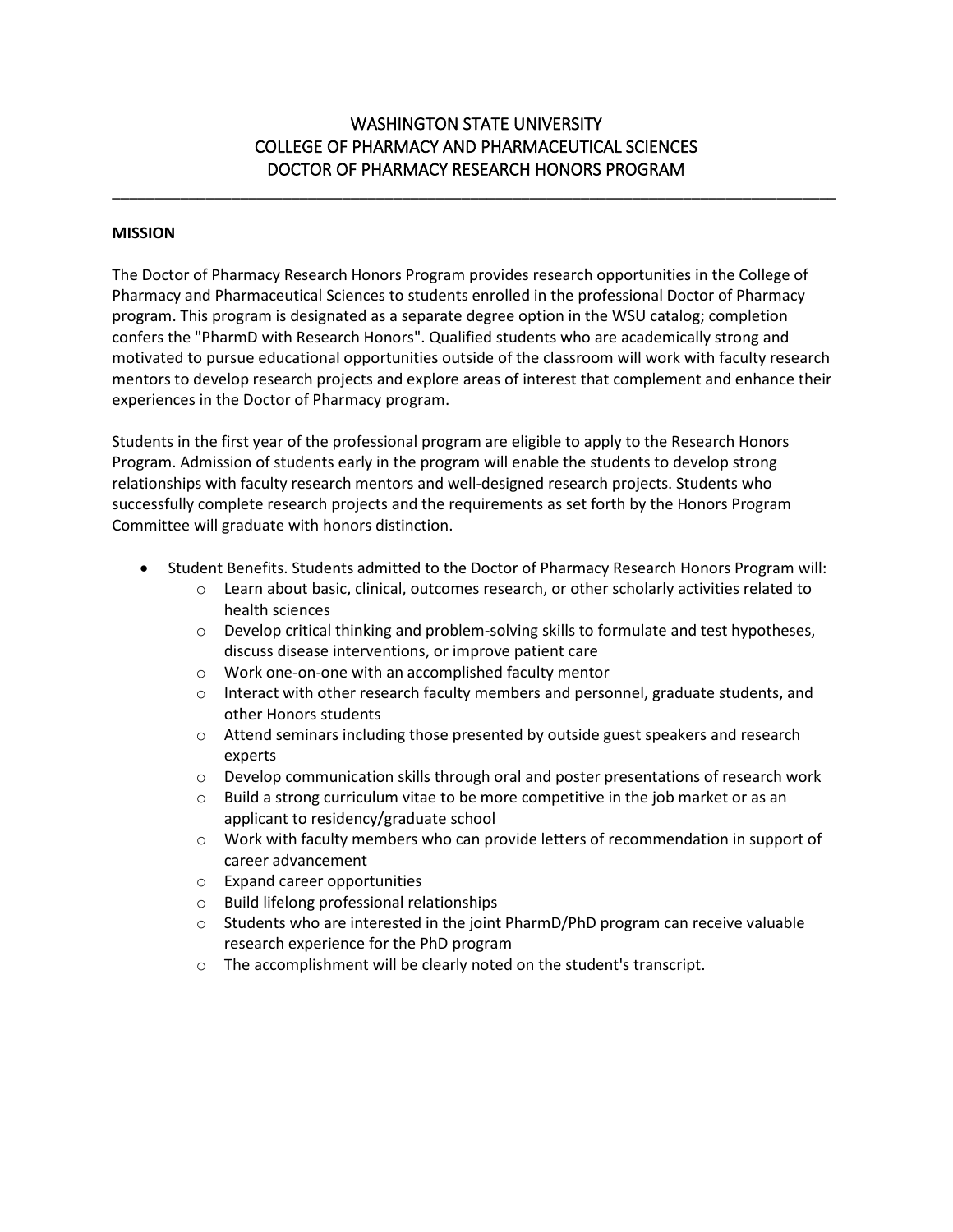# **ADMISSION**

## **Eligibility**

• Doctor of Pharmacy students interested in pursuing research opportunities offered by the Research Honors Program must be in the first year of the professional program and be in good academic standing as determined by the College's Student Progress Committee. Good academic standing is defined as having successfully passed all courses with no decisions by the Student Progress Committee to put a student on probation or decertify a student from the Doctor of Pharmacy Program. These situations will be reviewed on a case-by-case basis.

# **Step 1: Preparation (Fall PY1)**

Interested students need to identify a mentor so that they can sign up for 499 (Special Problems) or 599 (Special Projects) for Spring PY1. The purpose of this experience is to determine whether the student is able to commit time to research and whether the mentor assignment is a suitable match. Course enrollment can be in Pharmacy 499 (for mentors in Pharmacotherapy) or PharDSci 499 (for mentors in Pharmaceutical Sciences). Students can register for 1-4 credits in a 499 course or 5 credits in a 599, based on discussions with their mentor and the time commitment involved. Students will need to contact their Academic and Student Success Advisor to register for the 499/599 course.

To identify a mentor, it is suggested that students review the research interests of the faculty <https://pharmacy.wsu.edu/research/faculty-experts-index/> and then arrange to meet with individual faculty members to discuss their mutual interests and the potential availability of a project in the mentor's group. This will be done at the student's initiative. However, the Chair of the Honors Program Committee is available for advice during the process. The mentor must approve enrollment of the student in 499/599 courses.

# **Step 2: Participation in 499/599 project**

Students will work with the faculty mentor during the Spring PY1 semester. The time commitment is variable but is based upon the number of credits enrolled for the 499/599 course. It must be sufficient for the student to gain adequate experience and the mentor to evaluate their research potential by the middle of the Spring PY1 semester. Upon request to the Chair of the Honors Program Committee and with written support from both the chair and current faculty mentor, students can switch mentors during or between semesters, subject to academic regulations.

#### **Step 3: Application**

Students will complete an application to the Research Honors Program; further details will be provided in Spring PY1. Completed applications must be submitted to the Honors Program Committee staff support Abby Parsons, [abby.parsons@wsu.edu;](mailto:abby.parsons@wsu.edu) the deadline will be announced annually.

The application will consist of the following components:

- 1. Current curriculum vitae or resume
- 2. An essay (1-2 pages) that addresses:
	- a. Why the student is interested in pursuing research, including future career goals
	- b. What topic/research question the student is interested in studying
	- c. The proposed faculty mentor and why this is a good match
	- d. Research-related experience the student has had, including in the mentor's group
	- e. Personal background (including extracurricular activities, community service, leadership activities, and work and volunteer experiences).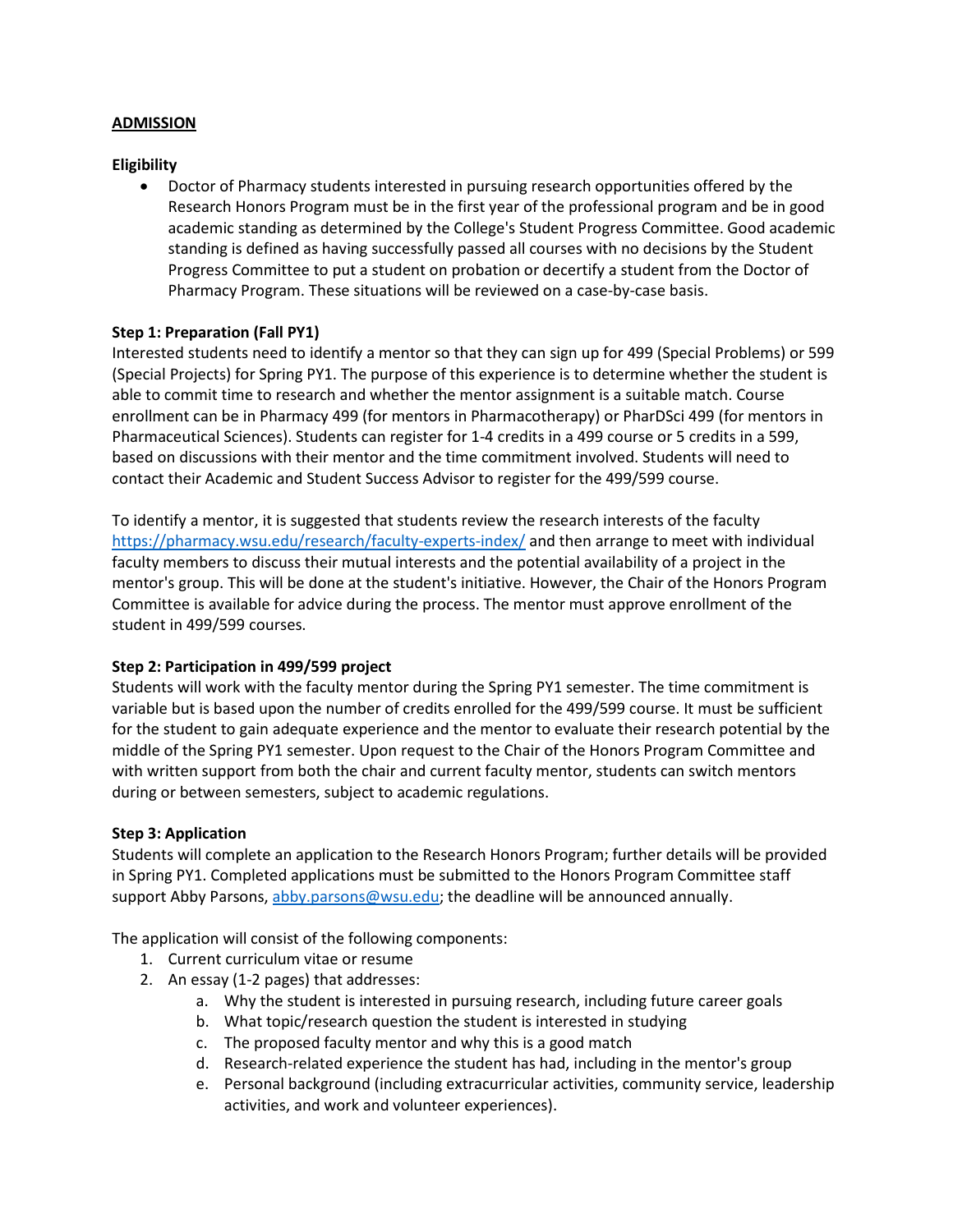- 3. Letter of support from the mentor
	- a. This letter will be submitted directly to [abby.parsons@wsu.edu](mailto:abby.parsons@wsu.edu)

# **Acceptance**

• Admission to the Research Honors Program is competitive. It depends on the number of research opportunities available each year and the number of qualified applicants. Application to the program, therefore, does not guarantee acceptance to the program. Applicants will be notified by the Chair of the Honors Program Committee of their acceptance into the Doctor of Pharmacy Research Honors Program. Once accepted, the degree program will be changed to the PharmD with Research Honors.

# **PROGRESS AND RETENTION**

## **Academic Standing**

• Students admitted into the Doctor of Pharmacy Research Honors Program must be in good academic standing as determined at the end of each semester by the College's Student Progress Committee.

## **Research Project**

- Students admitted into the Doctor of Pharmacy Research Honors Program must complete an Honors research project. Each research project must be developed through discussions with the faculty research mentor. Students are expected to meet regularly with faculty mentors and submit an annual progress report at the end of PY2 and PY3 (see below). Research projects must be completed during Spring PY3 before advancing to the PY4 advanced pharmacy practice experiences.
- Enrollment in Graduate Level Course. Students admitted into the Doctor of Pharmacy Research Honors Program must enroll in PharmSci 577 (Responsible Conduct in Biomedical Research; 3 credits) in Fall PY2. This course will be available to students on both the Spokane and Yakima campuses. It can be used to fulfill the elective requirements for the PharmD curriculum.

#### **Enrollment in Honors Research credits**

- Students are required to complete at least 8 credits of PharDSci 598 (Honors Research) in PY2 and PY3. They must register for PharDSci 598 each semester of PY2 and PY3 for 1-4 credits per semester. Their faculty mentor will be assigned as Instructor-of-Record for these credits. PharDSci 598 may not be used as PharmD elective credits.
- Students will still need to complete 12 credits of electives for their degree, in consultation with their Academic and Student Success Advisor.

#### **Presentation of Research in PY2**

• Students admitted into the Doctor of Pharmacy Research Honors Program must give a poster presentation that includes the project's background, rationale, and process/design at Honors Research Day in Spring PY2. The primary purpose of the presentation is for the student to gain presentation experience and obtain helpful feedback regarding the project.